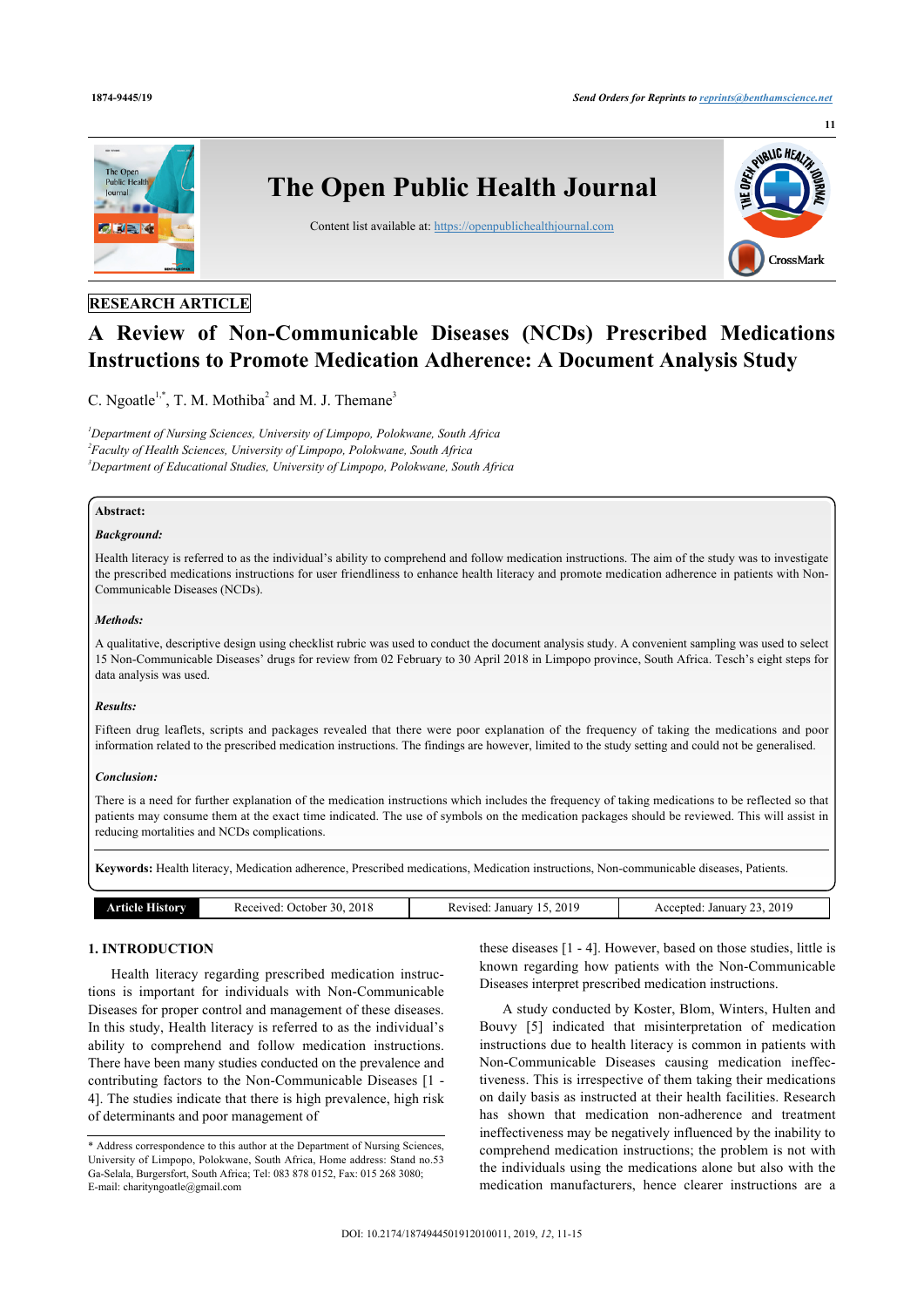necessity to improve adherence to medications instructions [\[5\]](#page-4-2).

Davis, Federman, Bass III, Jackson, Middlebrooks, *et al.* [[6](#page-4-3)] indicate that although inadequate health literacy may hinder patients' understanding of medication instructions, the instructions also may not be written in the most clear and specific way; hence they recommended that more specific wording should be used on prescription medication instructions to enhance patient's comprehension.

Since poor health literacy related to medication instructions comprehension could lead to poor patient's health outcomes, increased hospital admissions and readmissions, and consequently increased health cost, it is thus crucial to treat the matter as of urgency. Improving medication instructions give assurance to improve adherence and better clinical outcome. Zullig, Gellad, Moaddeb, Crowley, Shrank, *et al.* [[7\]](#page-4-4) have avowed that there are many health service interventions such as pharmacy driven interventions and educational interventions, which have been put in place to improve medication adherence. So far according to their study Zullig *et al.* [\[7\]](#page-4-4) have found that these interventions are less effective due to poor implementation.

The study therefore, sought to investigate the prescribed medications instructions for user friendliness to enhance health literacy and promote medication adherence in patients with Non-Communicable Diseases. The study also is looking forward to identifying the gaps in the medication instructions which could lead to patients misinterpreting them.

## **2. METHODOLOGY**

#### **2.1. Research Design**

<span id="page-1-0"></span>A qualitative, explorative and descriptive research design was used to explore and describe the information contained in prescribed medication packages, doctor's prescription, and medication leaflets of NCDs.

#### **2.2. Study Setting**

The study was conducted in four clinics (Dikgale clinic, Seobi-Dikgale clinic, Sebayeng clinic and Makotopong clinic) situated at Ga-Dikgale village of the Capricorn District in Limpopo Province, South Africa. Dikgale is an established Health and Demographic Surveillance System (HDSS) which is run by the University of Limpopo with a high prevalence of NCDs, hence it was chosen as a study site.

#### **2.3. Population and Sampling Strategy**

<span id="page-1-1"></span>Fifteen (15) Non-Communicable Diseases drugs were conveniently sampled from the Twenty two which were available during the time of study. The study included leaflets, medication packages and doctor's prescriptions for: 02 diabetic drugs, 03 psychiatric drugs, 02 Asthmatic drugs, and 08 antihypertensive drugs. These drugs were the only ones available during data collection.

#### *2.3.1. Inclusion and Exclusion Criteria*

Drugs were chosen on the basis that they were used on month-to-month basis and those for acute use were excluded.

#### **2.4. Data Collection Procedures**

Medicine instruction documents *i.e*., drug leaflets, medication packages and doctor's prescriptions were reviewed using checklist rubric from 02 February 2018 to 30 April 2018. Any point of interest was jotted down. Data was collected until saturation was reached at drug fifteen.

#### **2.5. Data Analysis**

The study adopted Tesch's eight steps of qualitative data analysis as outlined in Creswell[[8](#page-4-5)]. This includes data preparation, coding, categorising and developing themes and subthemes. The field notes were also analysed to supplement data collected.

#### **2.6. Measures to Ensure Trustworthiness**

Trustworthiness was ensured by applying the criteria of Credibility, Dependability, Confirmability and Transferability as outlined by [[9](#page-4-6)].

#### **2.7. Ethical Clearance**

Ethical clearance was obtained from the University of Limpopo's Turfloop Research Ethics Committee (TREC) (TREC/373/2017/PG). Permission to conduct the study was obtained from the Department of Health Limpopo Province (approval number: LP\_2017 11 016) and the Nursing managers of Dikgale village clinics.

#### **3. RESULTS**

The study results are presented below as reflected on the doctor's prescriptions, medication leaflets and medication packages. Table**1** below shows the sample description.

#### **Table 1. Sample description.**

| <b>Disease</b>        | Number of drugs reviewed |
|-----------------------|--------------------------|
| Diabetes              | 02                       |
| Asthma                | 02                       |
| Psychiatric disorders | 03                       |
| Cardiovascular        | 08                       |
| <b>TOTAL</b>          | 15                       |

A total number of fifteen (15) NCDs medications instructions were reviewed. This included the drugs leaflets, scripts and packages. During data analysis, two themes and four sub-themes emerged as shown in Table **[2](#page-1-1)** below.

**Table 2. Themes and sub-themes of the findings.**

| Themes                                                               | <b>Sub-themes</b>                                                                                                                            |
|----------------------------------------------------------------------|----------------------------------------------------------------------------------------------------------------------------------------------|
| 1. Poor explanation of the<br>frequency of taking the<br>medications | 1.1 Lack of time specification for<br>taking medication<br>1.2 Lack of time interval on the manner<br>to be used when taking medications     |
| 2. Poor information on<br>instructions                               | 2.1 Insufficient explanation of<br>medications instructions<br>2.2 An observation of usage of unclear<br>symbols used on medication packages |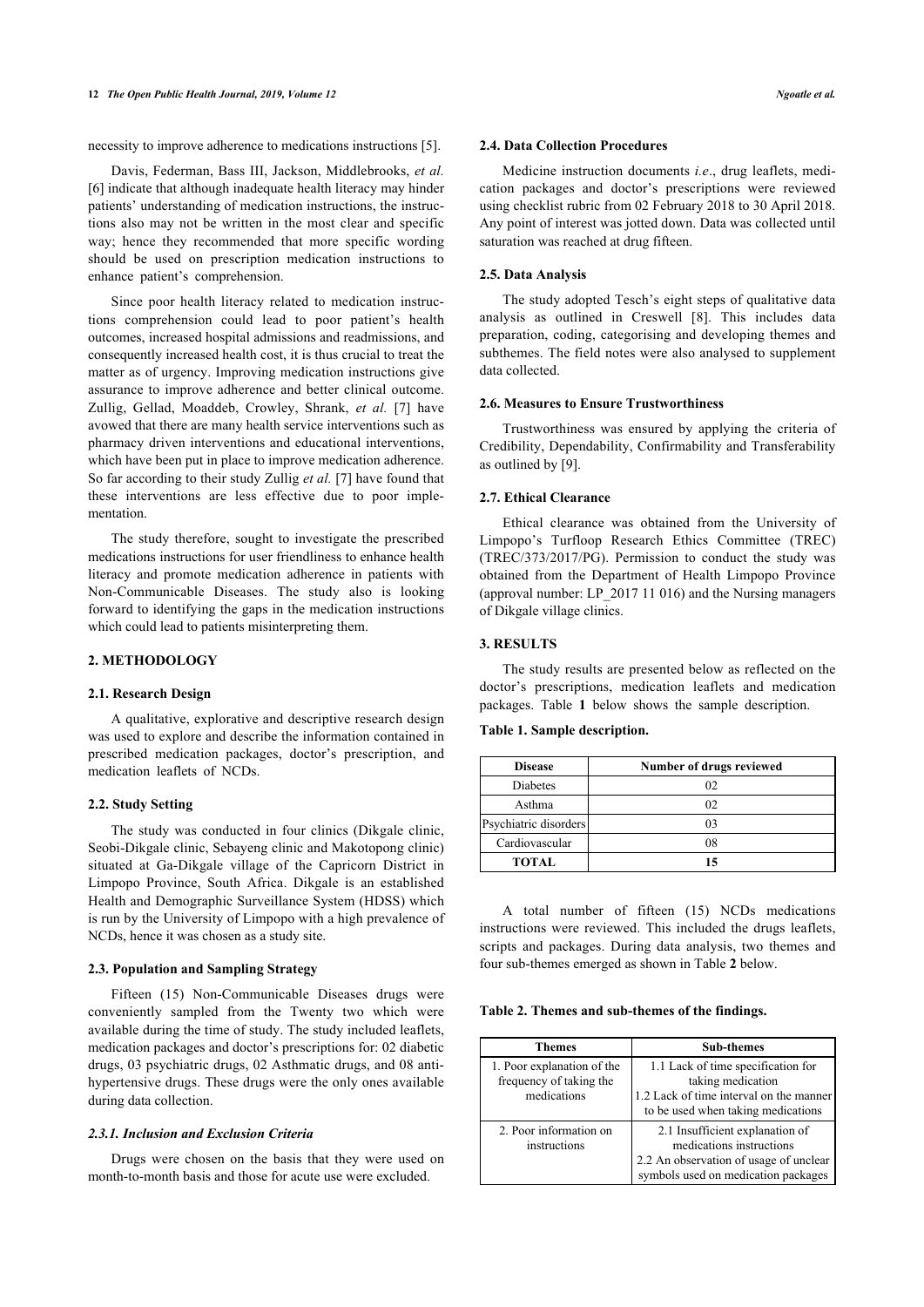<span id="page-2-0"></span>

Fig. (1). Example of medication package.

# **3.1. Poor Explanation of the Frequency of Taking the Medications**

An observation made during critiquing of the doctor's prescriptions, medication leaflets and medication packages is that medication instructions do not have the exact times for consuming the medications. Two sub-themes emerged from this theme:

#### *3.1.1. Lack of Time Specification for Taking Medication*

The reviewed medication's instructions indicated that there is no exact time specification for taking the medication. *e.g*., *"10 mg daily as a single dose in the evening".* **Another one was written**, *"One tablet twice a day".* This can result in patients taking medication at different times as long as the medication was taken for the prescribed frequency or not at scheduled times consistently. However, the results indicated that all doctor's prescriptions, medication leaflets and medication packages were clear on how many times the medications should be taken. *i.e*., "*One tablet twice daily"*.

## *3.1.2. Lack of Time Interval on the Manner to be Used When Taking Medications*

Of all the medication instructions reviewed, only on medication instruction indicated the time interval for taking the medication. *e.g*., *…preferably at the same time every day".* The other instructions indicated how many times the medications should be taken. *i.e*., *"One tablet daily".*

#### **3.2. Poor Information on Instructions**

The study revealed that there is inadequate information on the medication instructions for patients to follow easily and properly. Two sub-themes emerged from this theme namely:

#### *3.2.1. Insufficient Explanation of Medications Instructions*

The results revealed deficiency in medication instructions explanation. All the reviewed medication instructions still need further explanation on how the medications should be taken. *e.g*., *"One three times a day"* and *"One on alternative days".* For someone who is not health literate the said statements might be confusing. These statements need further explanation to give a clearer picture of the meaning of these instructions. The patients can take the medication at any time of the day as long as it was taken three times.

## *3.2.2. An Observation of Usage of Unclear Symbols Used on Medication Packages*

The symbols that are used on the medication packages do not give a clear depiction of how the medication should be taken. *e.g*., (Fig.**1**) above summarises this sub-theme. The picture indicates that the medication should be taken when the sun rises in the morning and when it sets in the evening. This could result in inconsistencies in taking the medication as the sun do not rise and sets at the same time in all seasons and locations.

## **4. DISCUSSION**

This study sought to investigate the prescribed medications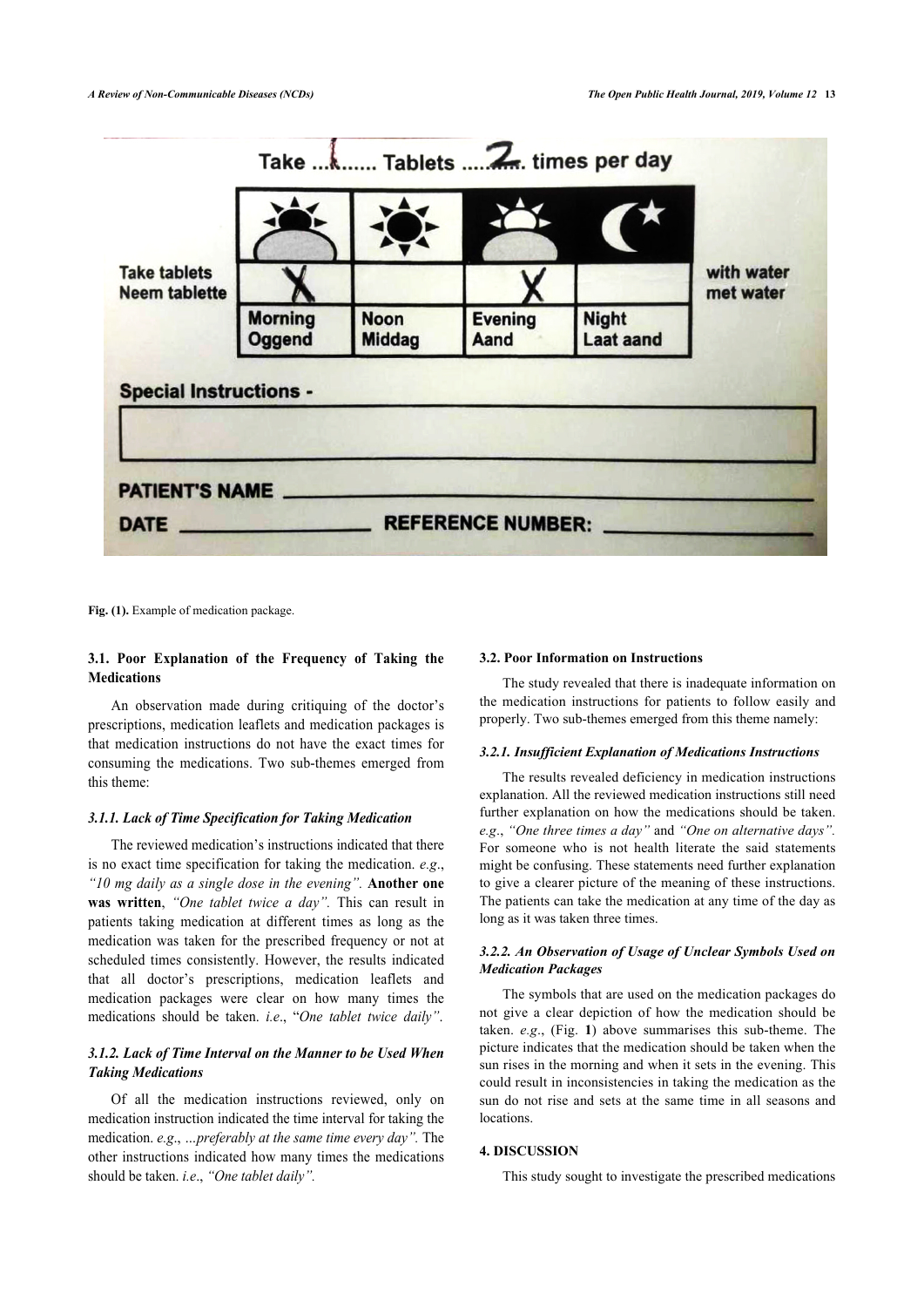instructions to enhance health literacy and promote medication adherence in patients with Non-Communicable Diseases (NCDs). The overall finding of the study revealed that there is poor medi-cation instructions that create confusion about the doctor's prescription, medication leaflets and medication packages. The study came up with four findings which are elaborated upon in the following sections.

Firstly, the study revealed that the medication instructions are unclear regarding *time interval and the exact time* for taking medication on the doctor's prescriptions, medication leaflets and medication packaging, nonetheless there was only one medication that showed time interval for taking that medication. Safeer and Keenan[[10](#page-4-7)] support the findings because they indicated that patients with poor health literacy are incapable of following medications prescription; *e.g*., "*Take 1 tablet X times a day*" where X represents a number, the patient might take the medication at incongruous times or intervals, or in the wrong quantities, consequently patients are more likely to understand medication prescription directions and follow them correctly when they are written in this manner; '*Take 1 tablet every X hours*". If the medication instructions are to be written in a manner that indicates the exact times that the medication is to be taken, the patients are likely to comply. *e.g*., "Take one tablet at 06h00, 12h00, 14h00, 18h00 or 22h00". Similar suggestion has been made by Berisa and Dedefo[[11](#page-4-8)] recommending that medications instructions should incorporate the times at which the medications are to be consumed in order to promote adherence. The unfreezing stage of the change theory indicates that there should be a realisation that change is compulsory and preparation to let go of the present comfort zone[[12\]](#page-4-9). The health professional dispensing medication should realise that change is necessary and be willing to further expand the medication instructions given to patients.

Secondly, the study found that the medication instructions could confuse patients because of *poor wording*, *e.g*., *"10 mg daily as a single dose in the evening".* Another one is written as *"3g daily"*. The other instructions it reads thus *"100 mg daily as a single dose or in divided doses".* These types of instructions still need further explanation as patient might not know what make up 10 mg and what a single dose mean. Hence, there is a need for further explanation on the medication instructions. Shirindi, Makhubele and Fraeyman [[13\]](#page-4-10) assert that inadequate health literacy can result in difficulty in following instructions from a doctor *e.g*., *"One tablet BD",* and taking prescribed medication properly, nonetheless, Connelly [[12](#page-4-9)] indicates that during the transition period, support is vital especially in the form of training, coaching, and expecting mistakes as part of the process and further affirms that this stage is yet hardest as the health professionals may be hesitant or fearful for the change. Therefore, the Department of Health could also combat medication non-adherence related to medication instructions misinterpretation through providing education to the health professionals on how they should explain the medication instructions to the patients.

Thirdly, as the results shows that the instructions on the medication leaflets, medication packaging and doctors'

prescriptions are not clear on how to consume the medications. Making the Limpopo Department of Health aware of the consequences of poor medication instructions on patients' health could promote eagerness to learn what the instructions exactly mean at patient level; consequently, be influenced to approve the idea of motivating for improvement of the medication instructions. This is supported by the unfreezing stage of the change theory which urges that individuals involved need to feel that change is necessary, then change will become urgent and that will motivate the individuals to make the change [[12\]](#page-4-9).

Some of the medication packages had symbols which could further confuse the patients on how to take the medication. These symbols show the sunrise, midday full sun, sunset and evening with a moon and stars. The symbols do not say anything about the time and patient may interpret them differently. *e.g*., summer sunrise differs in time with winter sunrise and in locations. At times it might be cloudy, and the patient might fail to know what time it is. Additionally, the evening might mean 19h00 for one patient while for the other might mean 21h00 *etc*. This necessitate review of the medication packages as supported by Wolf [[14](#page-4-11)] insisting that "To prevent medication errors; current medication labelling problems which lead to medication errors need to be reviewed and the patient-directed information need to be improved. The freezing stage of the change theory indicates the need for establishing stability after making a change, and individuals in this stage should accept the change and change is regarded as a norm. However, Lewin call this stage based on the argument that there is no time to confine to comfortable routines even after making change has taken place, due to the great flexibility demanded by chaotic processes of the days we live in[[12](#page-4-9)]. Therefore, reviewing of the medication instructions comprehension by patients should always take place; this necessitates continuous research by health departments and health professionals.

## **5. LIMITATIONS**

The study was conducted in four clinics in one village at Capricorn district of Limpopo, South Africa. Only 15 drugs were reviewed due to availability. The findings of the study could therefore not be generalized in other settings.

#### **6. IMPLICATIONS OF THE FINDINGS**

These findings confirm that medication instructions need to be reviewed and improved, and that the medication instructions need to be elaborated further and better. Patel, Khan, Ali, Kazmi and Riaz, *et al.* [\[15\]](#page-4-12) aver that deficiency in knowledge regarding prescribed medication and medication labels among NCDs patients is a crucial concern.

## **6.1. Issuing Officers**

Health professionals issuing medications need to state the exact times that the patients should take their medications. This can be reflected on the doctor's prescription and the medication packages.